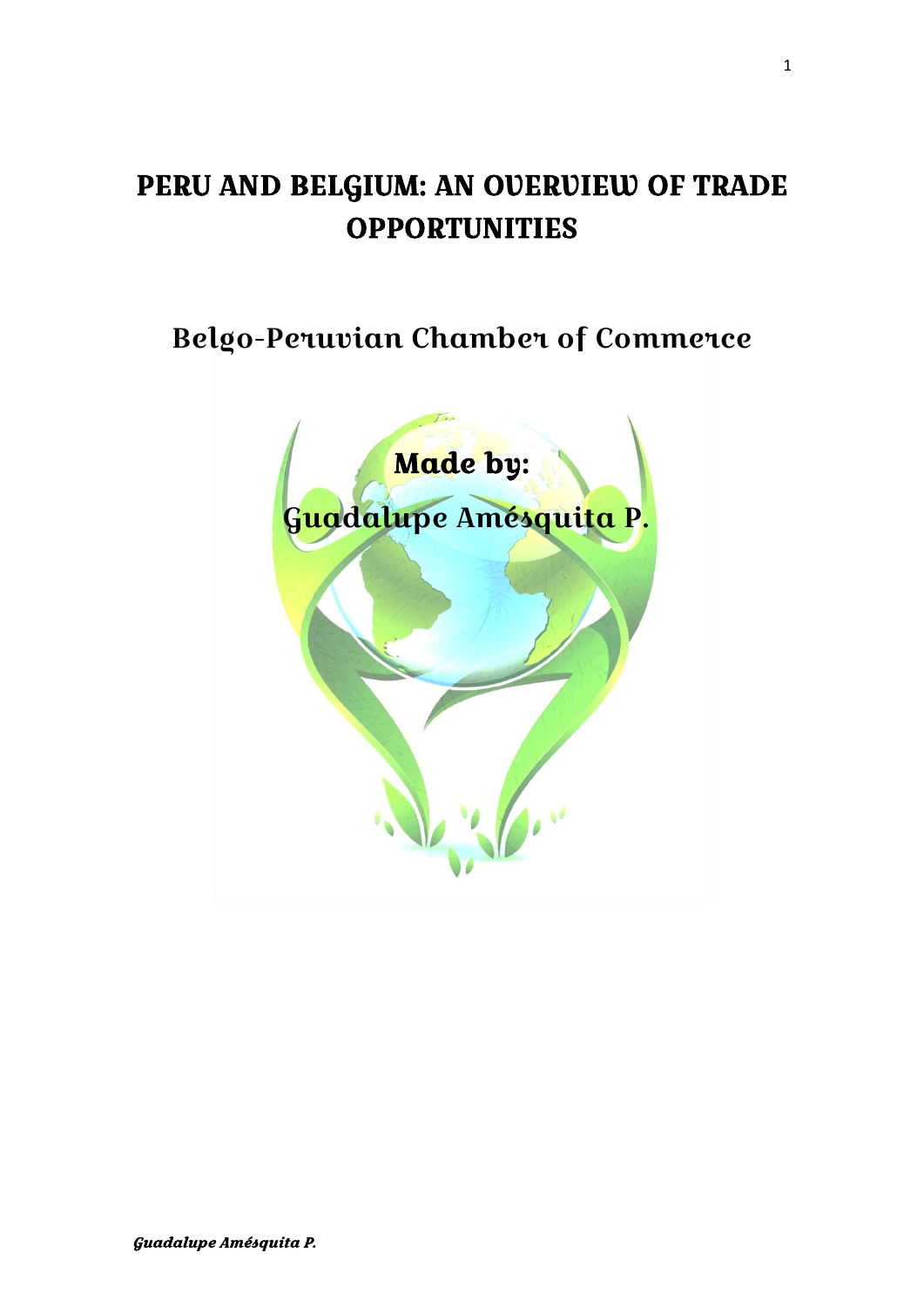# Disclaimer:

Although the content of this report has been compiled considering various official sources for statistical data, the author is not able to guarantee that the information provided is accurate and/or exhaustive and cannot be held liable for claims pertaining the use of the information.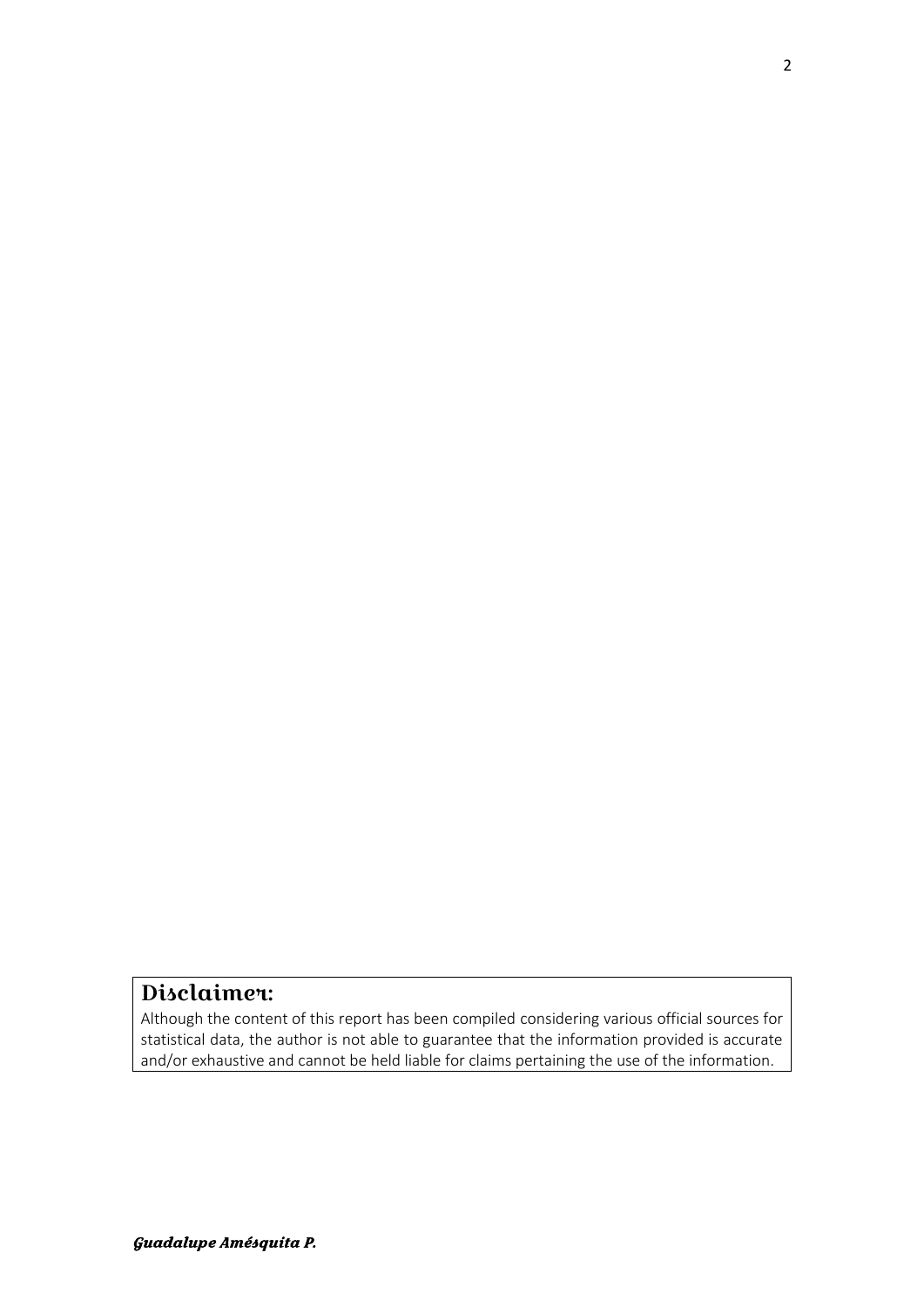#### **I. Peruvian official Export numbers**

#### **1.1 Framework**

Given the fact that a considerable percentage of the total exports to Belgium is represented by the traditional sector, the first part of this section will provide an overall description of the evolution for the past 3 years (2015-2017) and will focus afterwards into certain categories, mostly defined by the prioritisation of the Peruvian export offer determined on a public policy level, by MINCETUR, the Ministry of International Trade and Tourism, as well as Promperu, Peru's Export and Tourism Promotion Board.

## **1.2 Evolution**

As of 2016 Peru was the 43<sup>rd</sup> exporting economy in the world<sup>1</sup>. Peruvian exports totalled USD 36042 million in 2016, a 7% increase compared to 2015 which resulted in USD 33 686 million (FOB declared value)<sup>2</sup>. Main destinations in 2016 were: China (USD 8 484 million, which represented 24% of the total FOB value of exports), USA (USD 6 182 million, 17%), Switzerland (USD 2551 million, 7%), Canada (USD 1684 million, 5%), South Korea (USD 1388 million, 4%) and Japan (USD 1263 million, 4%).

In that same year, Belgium accounted for 1.7% of the total export amount<sup>3</sup> and represented the  $16<sup>th</sup>$  destination of Peruvian exports<sup>4</sup> (including traditional products) with a total amount of USD 623.60 million (FOB value) and 398.298 thousand tonnes. These numbers decreased to USD 487.745 million (FOB value) and 275.725 thousand tonnes in 2017<sup>5</sup>, making the country fall to the 20<sup>th</sup> position. The decrease is explained due to the drop in FOB and/or KG value for traditional commodities, mostly from the mining industry.

On the other hand, the total number of HTS code items declared in 2015 were 422, whereas in 2016 they were 452 versus 440 from 2017. However, this information should be considered as secondary, as the use of an HTS code may vary depending on the logic of the customs agency at the time of classifying the goods. Nevertheless, it helps to take this information into account for future references when establishing the prioritisation of products to be promoted in Belgium.

<sup>1</sup> <https://atlas.media.mit.edu/es/profile/country/per/>

<sup>2</sup> Promperustat

<sup>3</sup> Idem

<sup>&</sup>lt;sup>4</sup> Source : <u>http://www.siicex.gob.pe/</u>

<sup>&</sup>lt;sup>5</sup> As of January 2018, provided by Promperustat figures.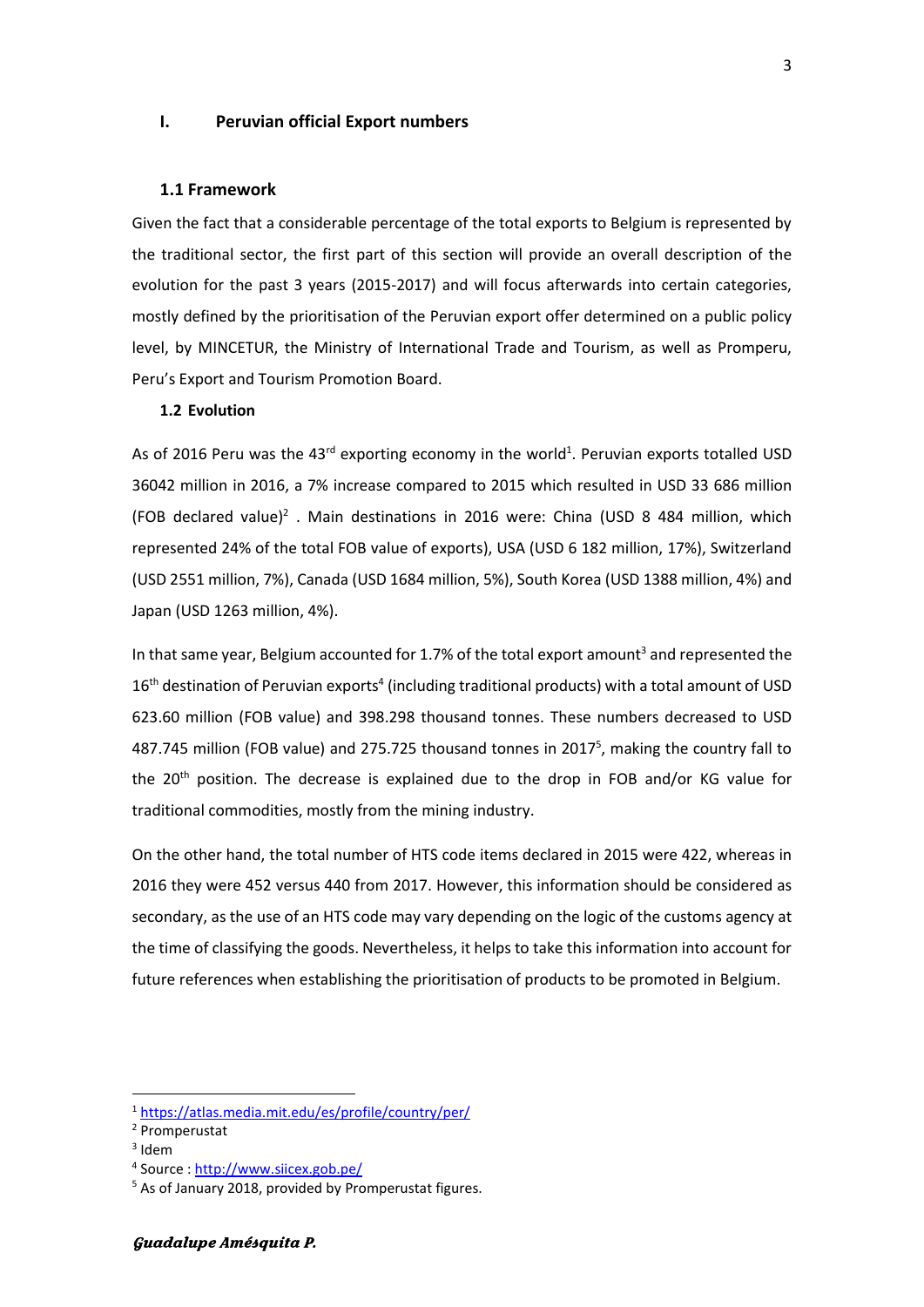#### **1.3 Relationship with Belgium**

Belgium is considered a very important country in logistical terms, with Antwerp as the second most important port in Europe and 20<sup>th</sup> largest port container in the World<sup>6</sup>, with a total of 223 million tonnes of maritime freight handled in  $2017<sup>7</sup>$ . This logistical advantage makes the comparison with Netherlands an important factor to consider the potentiality of Peruvian exports to Belgium.

Table 1 shows the comparison in general terms of Peruvian exports between Belgium, Germany and the Netherlands. It is important to note that these numbers include mining, as well as oil and gas HS codes. The detailed comparison for specific HS codes will be made in further sections of this report. However, the figures provide a hint that even though Germany is one of the most consolidated economies (with Hamburg as the third most important port in Europe), the Netherlands prevail as the main destination of Peruvian exports. This is explained by the fact that Netherlands has positioned itself as a very important hub for distribution within Europe and the top HS codes declared by Peruvian exports to this country are within the agriculture/agribusiness category.

**Table 1. Comparison of Peruvian Exports to Belgium, Netherlands and Germany (2015-2017, Fob Value USD and KG)**

|                      |                                       | 2015    |         |                     | 2016    |                | 2017                |         |         |  |
|----------------------|---------------------------------------|---------|---------|---------------------|---------|----------------|---------------------|---------|---------|--|
|                      | Netherlands Germany<br><b>Belgium</b> |         | Belgium | Netherlands Germany |         | <b>Belgium</b> | Netherlands Germany |         |         |  |
| <b>FOB Value</b>     |                                       |         |         |                     |         |                |                     |         |         |  |
| (Thousand)           | 463.656                               | 876.725 | 926.653 | 623.608             | 998.741 | 890.185        | 487.746             | 962.163 | 822.966 |  |
| <b>KG (Thousand)</b> | 246.466                               | 451.870 | 496.301 | 398.299             | 562.178 | 485.139        | 275.725             | 467.777 | 412.608 |  |

*Made by: Guadalupe Amésquita / Source: Promperustat*

#### **II. Belgian Exports to Peru**

Belgium is the 6<sup>th</sup> largest Exporter of goods within the EU and the 11<sup>th</sup> Worldwide. Three quarters of Belgian exports have Europe as their main destination with Germany, France and The Netherlands leading the list<sup>8</sup>. Overall, the top 4 product groups leading Belgian exports are<sup>9</sup>: chemical products, transport equipment<sup>10</sup>, machinery and equipment, and plastics. The

1

<sup>6</sup> [http://www.portofantwerp.com](http://www.portofantwerp.com/) / Facts and figures 2017

<sup>7</sup> [http://www.portofantwerp.com](http://www.portofantwerp.com/) / Supply chain Brochure

<sup>8</sup> Belgian Foreign Trade Agency, Belgian Foreign Trade 2016

<sup>&</sup>lt;sup>9</sup> Idem

<sup>&</sup>lt;sup>10</sup> Note of the author: With multinational Caterpillar announcing its end of operations in Belgium, these figures might change the outcomes for the 2017 figures.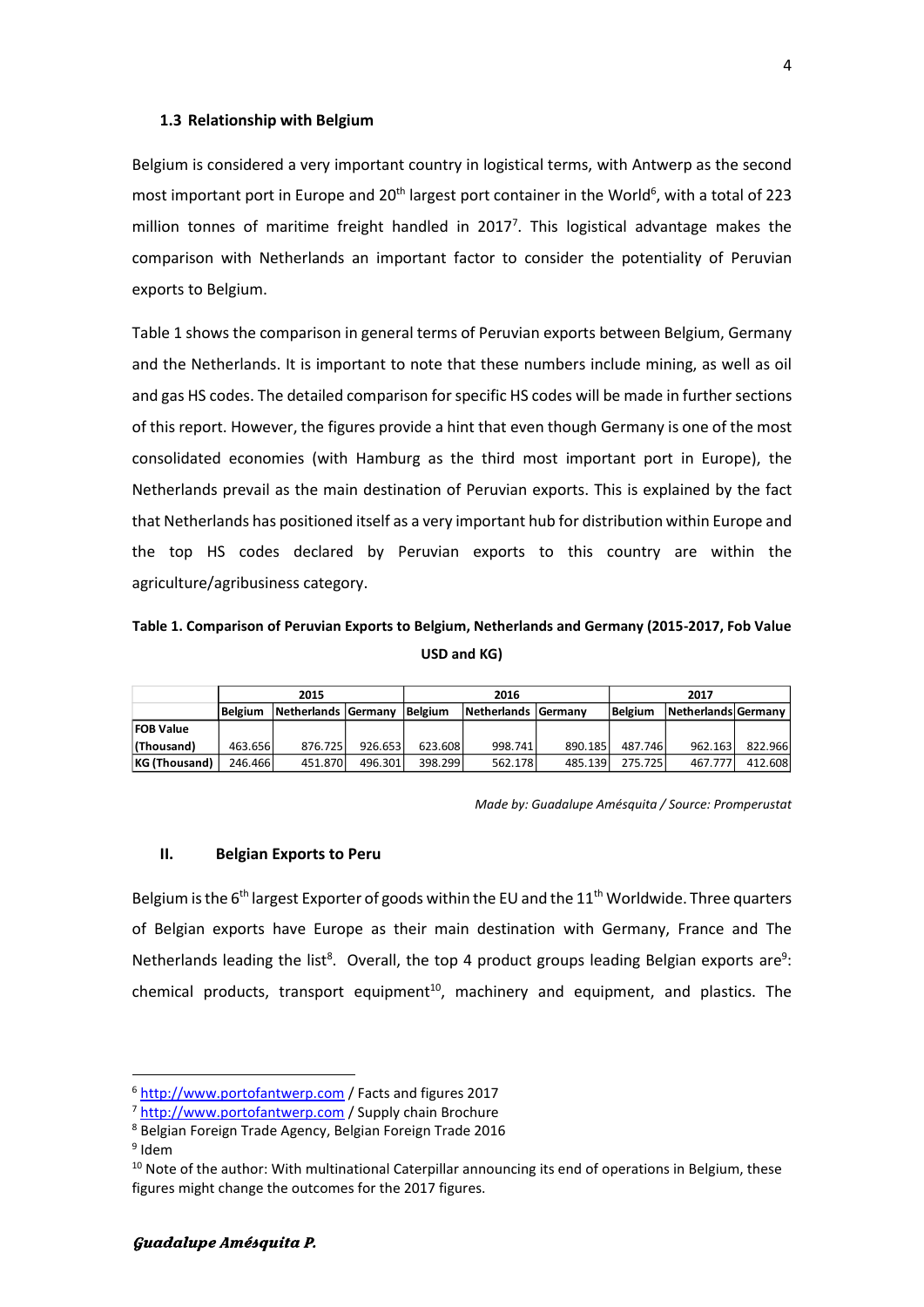reported exports to Peru are not distant from the global Belgian exports in terms of product categories (see Table 3).

As of 2016, Belgian exports to Peru totalled EUR 167.85 million<sup>11</sup>, representing less than 1% of total exports to American Countries, ranking 78<sup>th</sup> on the global list of Belgian export destinations, with machinery and equipment as the leading product category, as shown on Table 2.

The level of specialization accomplished by the Antwerp port has enabled that the quantity of products that are traded via this port concentrate highly on manufacturing, oil and gas and mineral industries. As for food products and perishables, Antwerp is the largest port in the world for the storage of coffee<sup>12</sup>, a condition that explains the status of Belgium as one of the top destinations for Peru for this product. Peru is the 8<sup>th</sup> destination of Belgian exports to the American continent, behind Colombia, Chile and Argentina for South America.

According to SUNAT (Peru's national authority for customs and taxes), the Peruvian Ministry of Health leads the imports from Belgium. Most of their declared imported goods concern diverse types of vaccines. Other companies within the top 10 importers of Belgian products include two companies specialized in the commercialization of fertilizers (Gavilon Peru and Molinos & Cia), Gloria S.A, Peru's leading producer of dairy products, which sources tin plate for their product packaging, and Soraya S.A.C a company specialized in the commercialization of frozen food products for the HORECA sector. The remaining companies of the top 10 include local representation of multinational companies such as Evonik (a German specialty chemicals company, which commercializes feed grade ingredients in Peru), Bosch and Volvo.

<sup>&</sup>lt;sup>11</sup> Flanders Investment and Trade

<sup>12</sup>[http://www.portofantwerp.com](http://www.portofantwerp.com/) / Facts and figures 2017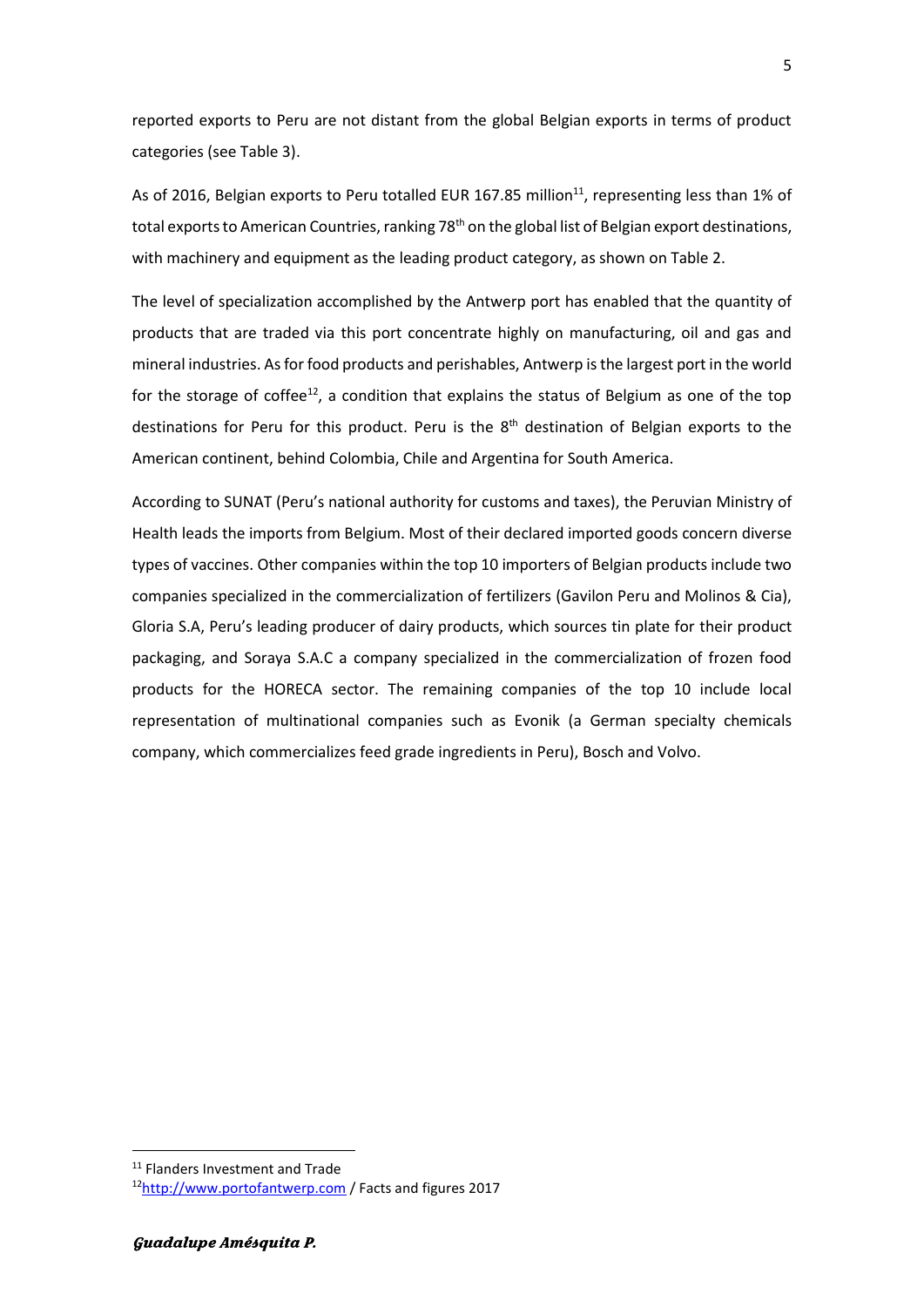# **Table 2. Top 10 Belgian Exports to Peru by Product Category according to HS Heading 2014-2016 (Trade Value, Thousand EUR)**

| <b>HS</b><br><b>Heading</b> | Product                                                                                                                       | 2014   | 2015   | 2016   | % share in<br>2016 of total<br><b>Exports</b> |
|-----------------------------|-------------------------------------------------------------------------------------------------------------------------------|--------|--------|--------|-----------------------------------------------|
| 84                          | Mechanical appliances and<br>equipment (+ components)                                                                         | 46.215 | 37.186 | 45.393 | 24%                                           |
| 30                          | Pharmaceuticals                                                                                                               | 45.040 | 58.385 | 32.326 | 17%                                           |
| 87                          | Road transport vehicles                                                                                                       | 36.552 | 18.521 | 12.269 | 6%                                            |
| 72                          | Iron and steel                                                                                                                | 10.138 | 5.220  | 10.771 | 6%                                            |
| 11                          | Milling products                                                                                                              | 6.659  | 8.735  | 9.796  | 5%                                            |
| 39                          | Plastics (+ plastic articles)                                                                                                 | 9.340  | 7.752  | 7.709  | 4%                                            |
| 29                          | Organic chemicals                                                                                                             | 10.219 | 11.014 | 7.361  | 4%                                            |
| 90                          | Precision instruments for<br>measuring/gauging, controlling<br>& medical/surgical,<br>photographic and vision<br>applications | 5.526  | 4.306  | 5.557  | 3%                                            |
| 85                          | Electrical<br>machinery/equipment and<br>electronic devices/appliances<br>(+ components);                                     | 7.344  | 4.213  | 5.502  | 3%                                            |
| 99                          | <b>Special Combined</b><br>Nomenclature codes /<br>confidential trade                                                         | 6.030  | 4.910  | 5.296  | 3%                                            |

*Made by: Guadalupe Amésquita / Source: Flanders Investment Trade* 

# **Table 3. Top 10 Peruvian organizations that import from Belgium in 2017 (CIF Value, USD**

## **Thousand)**

| <b>COMPANY / ORGANIZATION NAME</b>             | <b>VALUE USD</b> | <b>PRODUCT CATEGORY/TYPE</b>           |
|------------------------------------------------|------------------|----------------------------------------|
| MINISTERIO DE SALUD                            | 7.450,9          | Pharmaceuticals                        |
| <b>BBVA BANCO CONTINENTAL</b>                  | 5.804,0          | Machinery and Mechanical Appliances    |
|                                                |                  | Industrial Machinery and Mining        |
| ATLAS COPCO PERU S.A.C.                        | 3.086,0          | Equipment                              |
|                                                |                  | Chemical products (methionine for feed |
| EVONIK PERU S.A.C.                             | 1.442,9          | grade)                                 |
| LECHE GLORIA SOCIEDAD ANONIMA<br>- GLORIA S.A. | 1.225,9          | Iron and Steel (tin plates)            |
| <b>GAVILON PERU S.R.L.</b>                     | 1.143,3          | Fertilizers                            |
| MOLINOS & CIA S.A.                             | 1.082,5          | Fertilizers                            |
| <b>BSH ELECTRODOMESTICOS SAC</b>               | 1.019,9          | Home appliances                        |
| <b>VOLVO PERUS A</b>                           | 812,2            | Road transport vehicles                |
| SORAYA S.A.C.                                  | 773,7            | Frozen Food                            |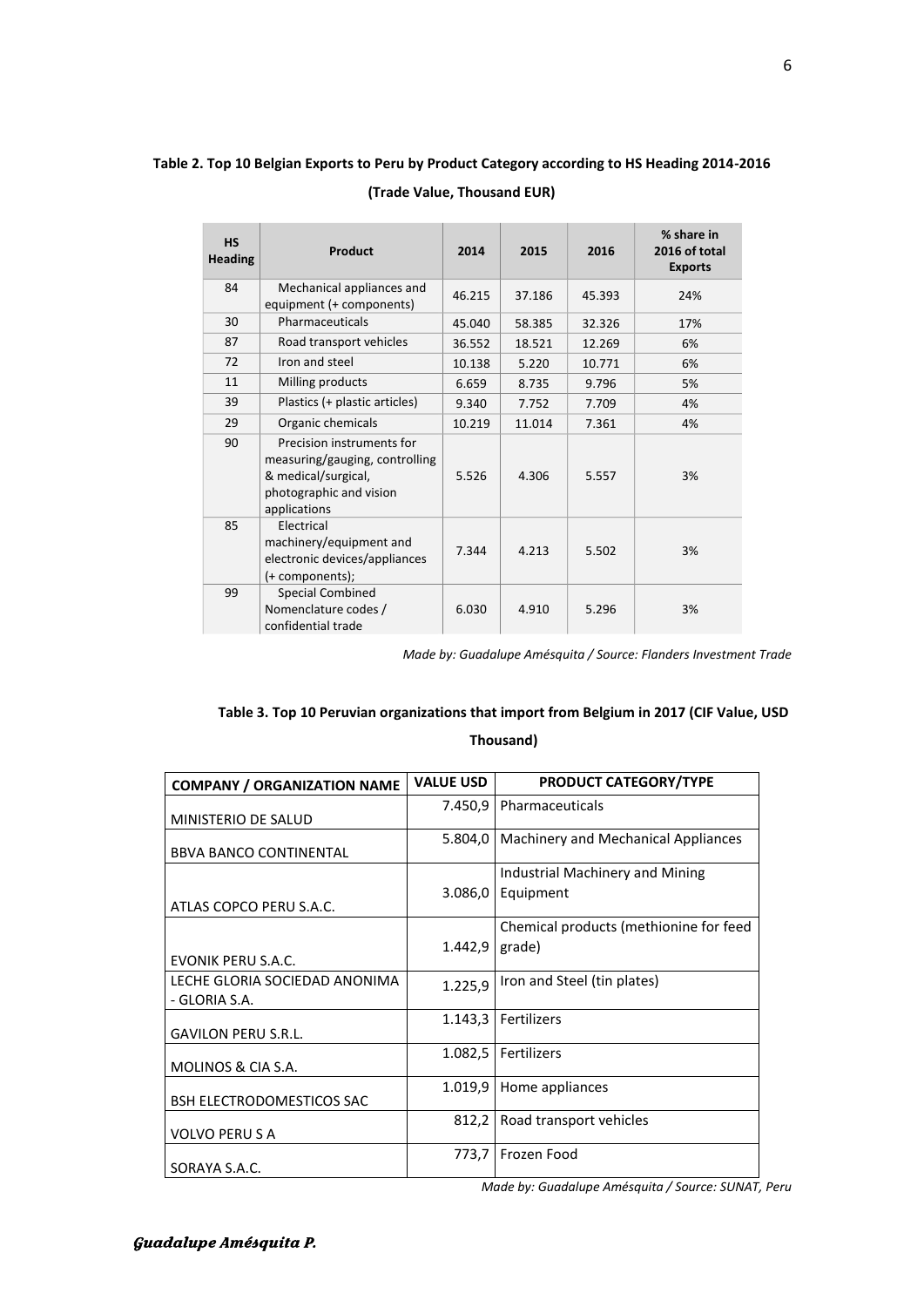## **III. Agribusiness Peruvian offer with potential in the Belgian Market**

## **3.1 Agribusiness sector**

The importance of considering Peru as the future pantry of the world becomes more and more evident with the consolidation of Peruvian products such as coffee, cacao, bananas, mangoes, asparagus among others, not only in Belgium but also in other European markets.

Considerations that enable the strength of these products are the policies and strategies made by the Ministry of International Trade and Tourism (MINCETUR) and Peru's Export and Tourism Promotion Board (Promperu). For the past two years a new international promotion strategy has been put in place: The Super Foods campaign, which has grouped the most representative food products of the Peruvian export offer into the following categories:

- Super capsicum  $\rightarrow$  Native spices, super bell pepper
- Super Fruits  $\rightarrow$  Golden berries (also known as Incan berries in the Belgian market), camu camu, custard apple (cherimoya), lucuma, sweet passion fruit, blueberries, grapes, mangoes, pomegranates, soursop, tangerine
- Super grains  $\rightarrow$  brazil nuts, cañihua, amaranth, giant corn, quinoa, sacha inchi, cacao, chia, purple corn
- Super fish  $\rightarrow$  anchovies, chub mackerel, bonito, tuna, shrimp, mahi, eel, trout, paiche, scallops, squids
- Super vegetables  $\rightarrow$  asparagus, artichokes
- Super roots  $\rightarrow$  mesquite, maca, yacon, sweet potatoe, yuca (cassava)
- Super herbs  $\rightarrow$  Muña, cat's claw

By comparing the total amount of Peruvian exports to Belgium from the food/agribusiness sector with destinations such as the Netherlands and Germany, the Netherlands is the top destination of these types of products. Nearly 79% of the total amount of Peruvian exports to this country is comprised by agribusiness and food exports. According to the Commercial Office of Peru in Rotterdam, Peru has become the  $4<sup>th</sup>$  largest fruit and vegetable supplier of the Netherlands.

## **Table 4. Comparison of Peruvian Agribusiness and Food Exports to Belgium, Netherlands and**

| Germany (2015-2017, Fob Value and KG) <sup>13</sup> |  |  |  |
|-----------------------------------------------------|--|--|--|
|-----------------------------------------------------|--|--|--|

|                  | 2015<br>Netherlands Germany<br>l Belgium |         |         |                                        | 2016    |         | 2017           |                       |         |  |
|------------------|------------------------------------------|---------|---------|----------------------------------------|---------|---------|----------------|-----------------------|---------|--|
|                  |                                          |         |         | <b>Belgium</b><br>Netherlands  Germanv |         |         | <b>Belgium</b> | Netherlands   Germany |         |  |
| <b>FOB Value</b> |                                          |         |         |                                        |         |         |                |                       |         |  |
| (Thousand)       | 165.230                                  | 674.097 | 312.152 | 205.325                                | 770.016 | 319.429 | 169.918        | 755.636               | 249.021 |  |
| KG (Thousand)    | 61.433                                   | 343.040 | 118.156 | 79.116                                 | 374.711 | 119.983 | 81.229         | 366.048               | 99.510  |  |
| % From total     |                                          |         |         |                                        |         |         |                |                       |         |  |
| <b>Exports</b>   | 36%                                      | 77%     | 34%     | 33%                                    | 77%     | 36%     | 35%            | 79%                   | 30%     |  |

*Made by: Guadalupe Amésquita Source: Promperustat*

These figures represent an opportunity for the Belgian market to handle food/agribusiness product imports from Peru at the same level as the Dutch in a mid to long term.

1

<sup>&</sup>lt;sup>13</sup> Including HS codes for pisco and natural ingredients and dyes, aquaculture and fishing industry.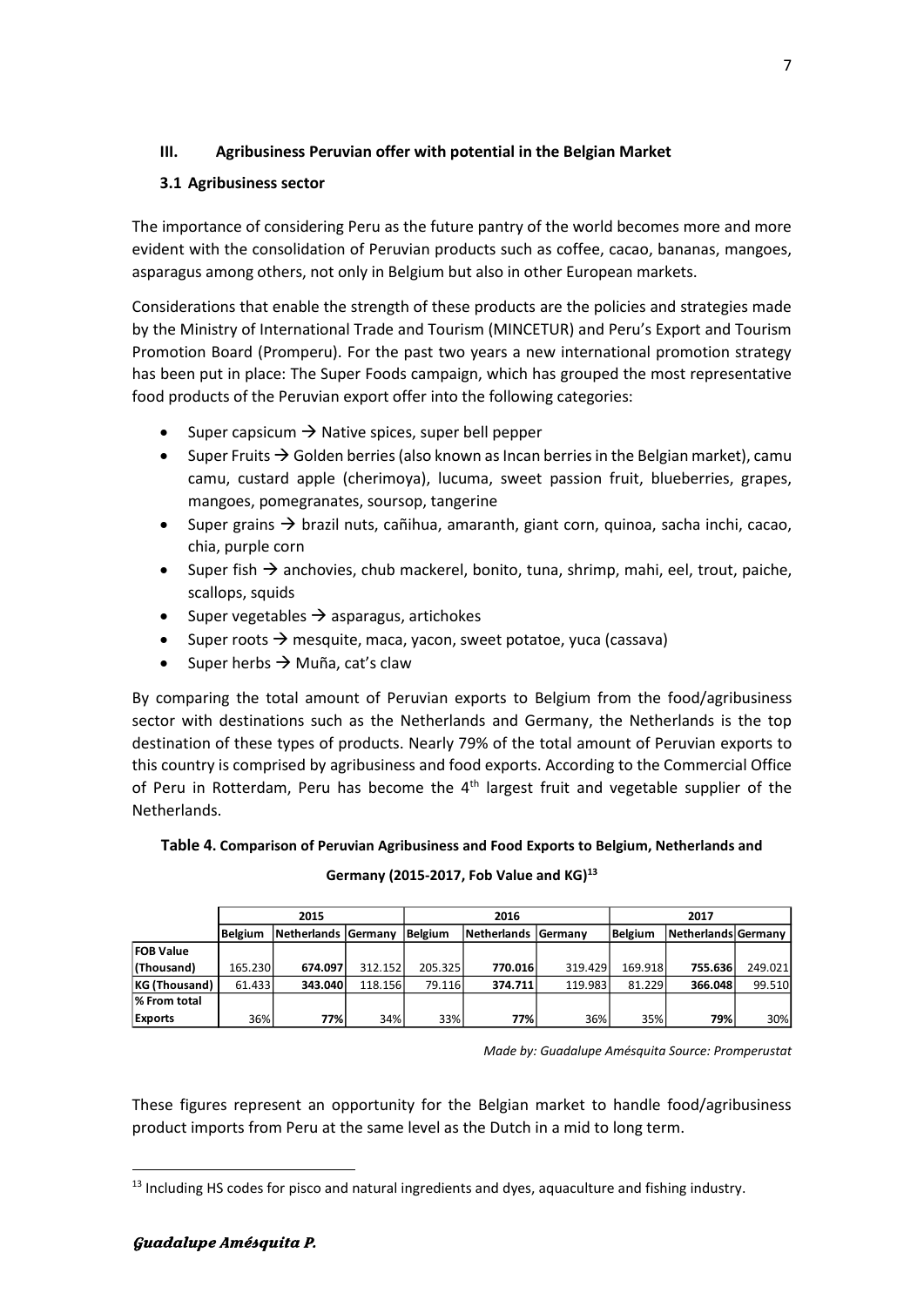In terms of food products, the top ten Peruvian food/agribusiness products exported in 2017 vary from country to country.

For instance, Belgium and Germany have coffee as the top most imported product, being second and first destinations of Peruvian coffee exports in the EU respectively $^{14}$ , while avocados lead the list in the Netherlands<sup>15</sup>.

This is not a surprise as the Netherlands has positioned itself as a top hub for distribution and re-export of avocados within Europe, including other fresh fruits and vegetables such as pomegranates, bananas and mangoes, among others. Exports of Peruvian avocados to Belgium rank only 14<sup>th</sup>, with a little over 1 million USD FOB Value, even though Peru is the world's third leading exporter of fresh avocados<sup>16</sup>.

The Netherlands is also the top importer in Europe for mangoes<sup>17</sup>, second to the U.S.A on a Worldwide level. However, around 80% of imported mangoes in the Netherlands are reexported to other countries in Europe<sup>18</sup>. Peru is the EU's second-largest supplier, right after Brazil<sup>19</sup> for this product.

These results lead to the conclusion that most part of Peruvian fresh mangoes that end up in the Belgian retail points are coming via the Netherlands. The figures are also supported by the reported Belgian imports from the Netherlands for both HS codes connected to mangoes in dried and fresh presentations<sup>20</sup>. The situation is similar for the case of avocados. Main retailers in Belgium like Aldi, Delhaize, Lidl or Colruyt offer a continuous assortment of fresh, ready to eat avocados throughout the year, according to the production season in the southern hemisphere, with not only Peruvian offer, but also avocados coming from Chile, Spain or South Africa.

As for cocoa, Peru was the 9<sup>th</sup> producing country in the world in 2016<sup>21</sup> and second largest producer of organic varieties<sup>22</sup>. Europe comprises nearly 40% of the global cocoa-processing market<sup>23</sup>. The current challenge to increasing exports into the EU is connected to the cadmium levels reported<sup>24</sup> in the cocoa beans, which compromises the quality of the raw material and represents a food safety issue. Belgium has the world's largest cocoa processing factory<sup>25</sup> (that of Belgian-Swiss giant Barry Callebaut, located in Wieze, East Flanders<sup>26</sup>) and their chocolate, praline and confectionery industry comprises 332 companies with an annual turnover of some €5 billion<sup>27</sup>. Thus, Peruvian cocoa producers should continue setting their eyes on Belgium as an important destination.

- <sup>17</sup> CBI, Centre for the Promotion of Imports from Developing Countries.
- <sup>18</sup> Fresh Plaza "Record number of mangoes exported worldwide", 2017

**.** 

#### Guadalupe Amésquita P.

<sup>14</sup> Trade Helpdesk – European Union

<sup>&</sup>lt;sup>15</sup> See Annex I

<sup>16</sup> <https://peru.info/en-us/foreign-trade/News/7/29/these-are-the-main-products-that-peru-exports>

 $19$  Idem

 $20$  See the Figures provided by the Belgian Foreign Trade Agency for HS Codes 080450 and 081190

 $21$  Food, Drink and Franchise – Top 10 Cocoa Producing countries, 2017

<sup>&</sup>lt;sup>22</sup> Confectionary News, "High cadmium levels in cocoa from Peru may impact chocolate quality", 2017

<sup>23</sup> CBI – Trade Statistics Cocoa in Europe, 2016

<sup>24</sup> Idem

 $25$  CBI – Exporting Cocoa to Belgium, 2018

<sup>&</sup>lt;sup>26</sup> See Retail Detail "Barry Callebaut invests a lot in Belgian factories", 2017

<sup>&</sup>lt;sup>27</sup> The Brussels Times "What makes Belgium's chocolate so popular?", 2017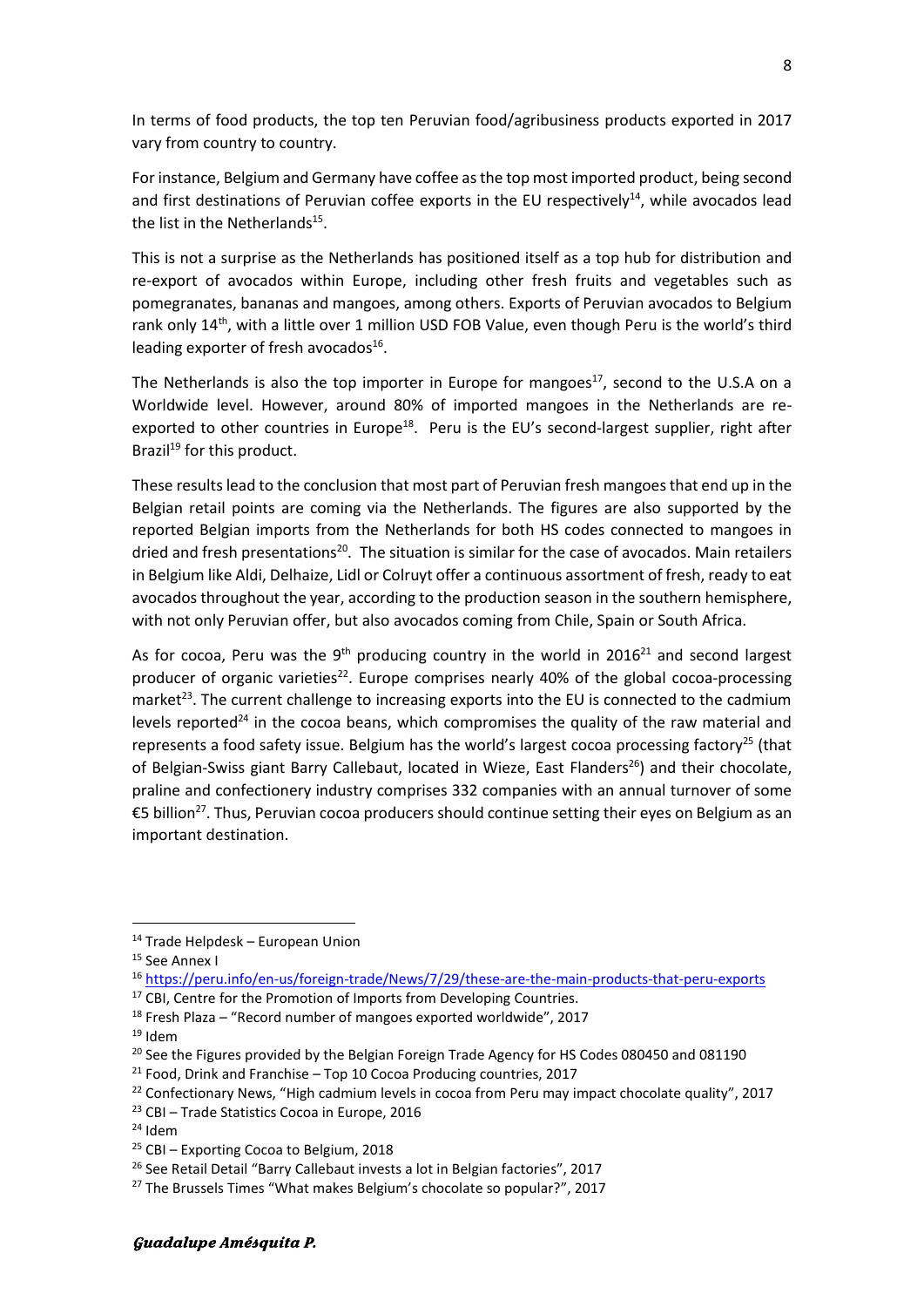## **3.2 Qualitative aspects of the Belgian market for the Food/Agribusiness Sector**

With a population of 11.267.910 inhabitants<sup>28</sup>, Belgium is considered the most urbanized country in the world, with 98% of its citizens living in urban areas<sup>29</sup>. Weber Shandwick<sup>30</sup> reports that the average Belgian family spends EUR 4700 in food and beverage shopping (non-alcoholic beverages included) on a yearly basis.

Weber Shandwick has also reported 10 Food trends describing the consumer landscape in Belgium as seen on Table 4, with each trend presenting a counter-trend that depicts how Belgian consumers can take one of both sides.

| <b>Trend</b>               | <b>Counter-Trend</b>    |
|----------------------------|-------------------------|
| Stopping food waste        | Consumerism             |
| Think and act locally      | Globalisation           |
| Flexi-Foodies              | Artisan butcheries      |
| <b>Health concerns</b>     | <b>Guilty pleasures</b> |
| All allergic               | Minimizing the problem  |
| Cocooning                  | Consumers that dine-out |
| Full-time foodies          | Slow-dining             |
| New commercial experiences | Shopping is functional  |
| Ethnic cuisine             | "Belgétariens"          |
| The new cool               |                         |

## **Table 4. 10 Food Trends in Belgium in 2017<sup>31</sup>**

*Made by: Guadalupe Amésquita /Source: Weber Schandwick via Franchise.be* 

Using the grocery retail points and local news as the main places and sources for observation and validation of these trends, the following is a brief description of each trend that represent an opportunity or threat for the Peruvian food product and ingredient offer:

- a) **Stopping food waste:** Nearly 200 000 tonnes of food are wasted each year by the Belgian population. This has led to several initiatives, either top-down, like the one started by the Flanders government to reduce food waste in 15% for the next 5 years<sup>32</sup>, or bottom-up like Rekub, an app to help connect businesses and consumers in the Brussels and Flanders regions to sell discounted food close to the expiration date.
- b) **Think and act locally:** An average 4-person family in Belgium requires the emission of 8 tonnes of CO2 for the production and transport of their food. On a macro-level, the EU is actively engaged in the implementation of the Paris Climate agreement, signed in December 2015 to reduce the global emissions of greenhouse gases. This has led to more consumer awareness concerning the impacts of international trade in the global CO2 emissions count. Thus, consumers in Belgium are engaging more into short food supply chains. Examples of this kind of initiatives include "La Ruche qui dit Oui", a network to promote direct links between consumers and local farmers and producers in Belgium.
- c) **Flexi-foodies:** This trend is also connected to the environmental and health concerns of consumers. People are deciding to reduce their consumption of red meat. Raising cattle

<sup>28</sup> Statbel, 2016

<sup>29</sup> Eurostat, 2014

<sup>30</sup> Via Franchise.be, 2017

<sup>31</sup> <https://ac-franchise.com/article/dix-tendances-alimentaires-emergentes-en-belgique-8677>

<sup>&</sup>lt;sup>32</sup> See Le Vif, "La Flandre veut réduire de 15% les pertes alimentaires en cinq ans », 2015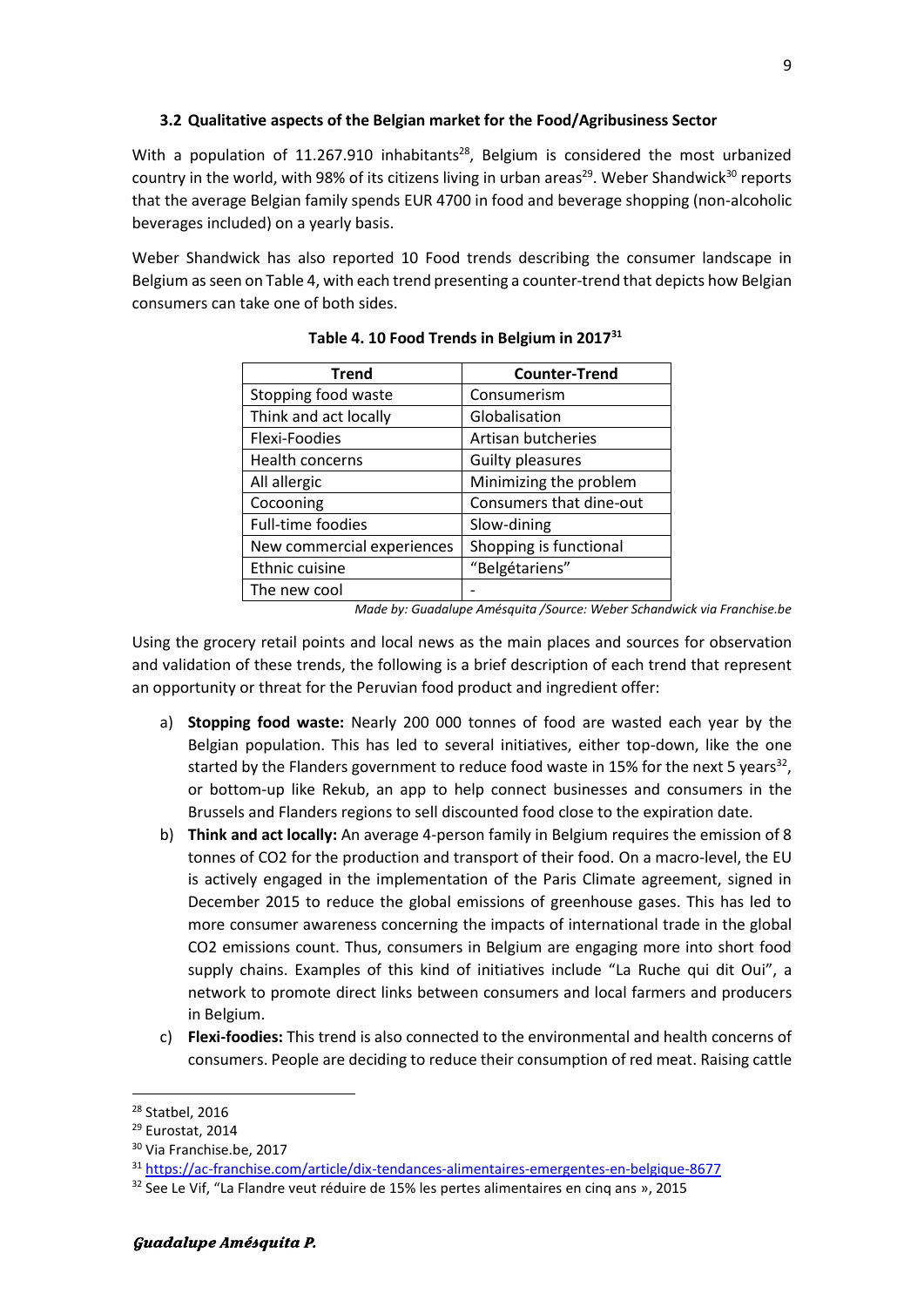is responsible for around 14.5% of greenhouse gas emissions<sup>33</sup> and Belgian consumers eat on average 57.8 Kg of meat per year. This has lead to initiatives such as "Dagen Zonder Vlees" in its Flemish and Walloon editions which run until 2017 to encourage citizens to avoid eating meat for a month. Flexi-foodies are the other spectrum of flexitarians. The latter are people generally focused on eating a vegetarian diet, who occasionally decide to eat meat or fish, whereas the flexi-foodies are omnivores who explore more often vegetarian alternatives without giving up meat or fish products.

- d) **Health concerns:** 9 out of 10 Belgians are aware of the importance of a healthy diet, however only half of them know what that implies. This represents an opportunity for the Peruvian Superfoods campaign, as many of the products that are promoted under this umbrella contribute to better healthy lifestyles. According to the SIAL Network, Belgians consume 2.3 fruits and vegetables per day<sup>34</sup> and the supermarkets are the main points where consumers buy most often.
- e) **All-allergic:** People becoming aware of potential allergies has led to a boom in product labelling with "free-from" presentations (i.e: Soy-free, gluten-free, peanut-free, dairyfree, etc.)
- f) **Cocooning:** Belgian consumers are capitalizing on the increasing alternatives for delivering food to their homes. Several examples for this trend are seen in new services such as: Deliveroo, Ubereats, Kamoon, HelloFresh, Marley Spoon, etc.
- g) **Full-time foodies:** Especially for Millenials, food businesses and retailers are tailoring their services to provide alternatives for snacking and eating throughout the day. The challenge remains to provide healthy, convenient snacks in a range of sustainable packaging and options.
- h) **New commercial experiences:** 90% of Belgian consumers prefer to do their food shopping in supermarkets or retailing points close to their homes. Nevertheless, they are now exploring new store formats. The boom in the organic food stores falls within this trend.
- i) **Ethnic cuisine:** consumers are exploring more often new flavors and products and recipes from other cultures. Social networks like Instagram have increased the access to information and new trends connected to gastronomy.
- j) **The new cool:** natural products and ingredients become more popular among consumers. Not only avocados, but also ingredients like curcuma or rich-antioxidant vegetables are forecasted to become the new "it" products.

## **3.3 Natural Products and Ingredients**

In line with the trends connected to health and short food supply chains, consumers in Belgium are increasingly becoming interested in products and ingredients with sustainability certifications, and with more emphasis whenever the origin of the product is non-EU. One of the most outstanding sustainable certifications for food products is the Organic one.

The organic certification promotes good agricultural practices that aim to restore ecological balance by respecting natural cycles for soil, water and biodiversity, and by limiting or avoiding the use of pesticides and forbidding the use of genetically modified organisms.

<sup>33</sup> See La Libre, « Wallons et Bruxellois à présent invités à consommer moins de viande et de poisson », 2017

<sup>34</sup> See Sial Network « World Tour, Belgium", 2015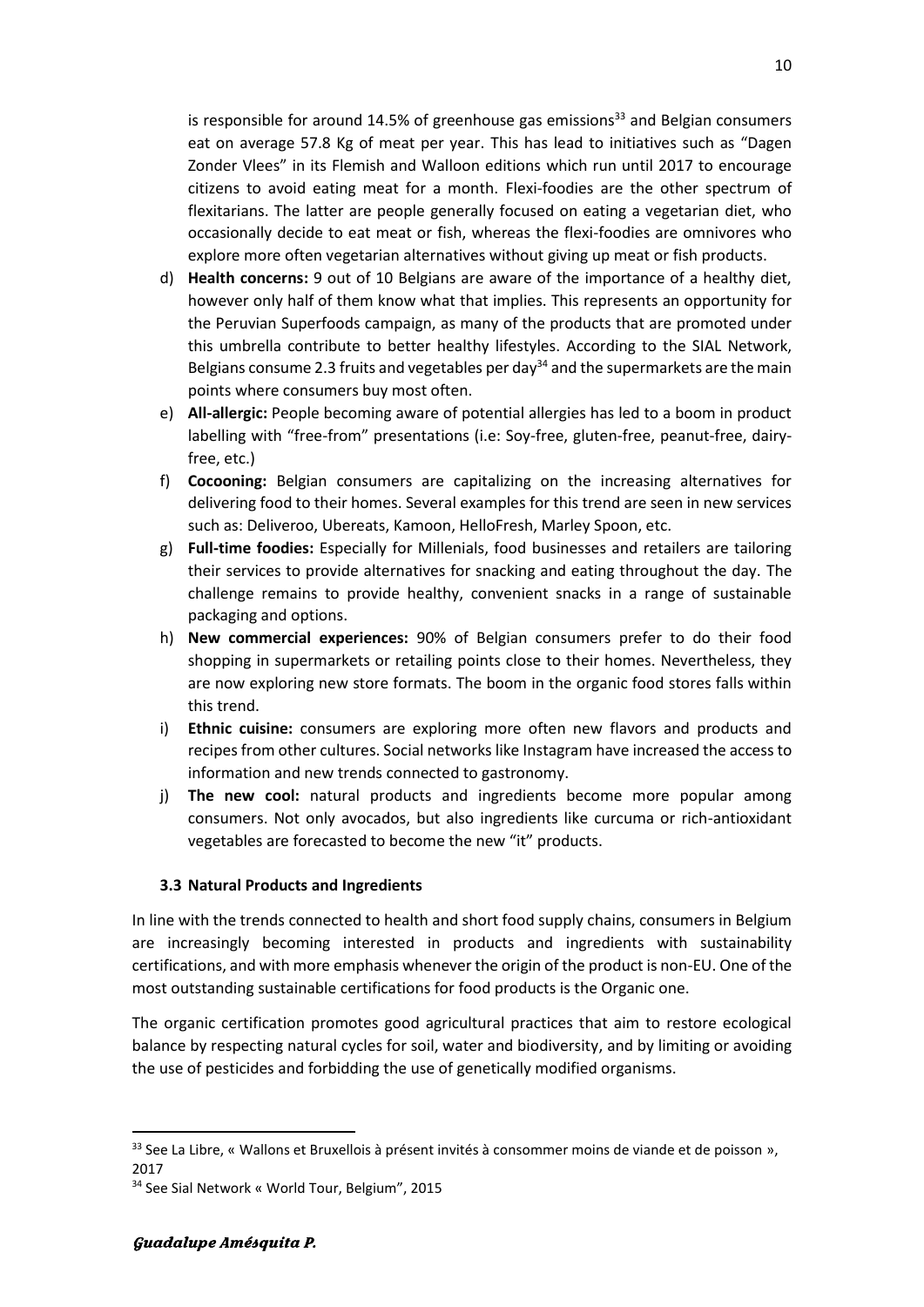With retail sales value of EUR 586 million in 2016 in Belgium and ranking  $9<sup>th</sup>$  in Europe for countries with the highest organic shares, the reported number of Belgian producers of organic products in the same year was 1946.

The second sustainability certification that is prominent for these type of products is the FairTrade seal. The Fairtrade seal is connected to the social dimension of sustainability, by promoting fair practices and negotiation terms with producers in developing countries. It was created to avoid the inequities in the North-South trade relationships for commodity products.

Due to the nature of their supply chain, commodity products like bananas, mangoes, cocoa derivatives and coffee, can be generally found on supermarket shelves displaying at least one sustainability certification on their packaging. In practice, more than half of the cases, both seals, the Organic and Fairtrade go hand in hand.

## **Preferential trade under the FTA EU-Peru/Colombia**

Peruvian products benefit from tariff reductions under the Free Trade Agreement which entered in force on March 01 $\mathrm{st}$  2013. There is preferential access to 99.3% of agricultural products and 100% of industrial goods. However, certain products like artichokes, bananas and citrus fruits have preferential rate of 0% according to a specific schedule.

## **Non-tariff trade measures**

Phytosanitary and sanitary requirements have been established on a EU level<sup>35</sup> and are put in place by the AFSCA (the Belgian Federal Agency for Food Chain Safety)<sup>36</sup>. Peruvian exporters must verify if their products comply with the specific regulations according to the product type and presentation.

As for certifications, for labelling a product as organic, a producer/exporter must comply with the Organic regulation (Council Regulation (EC) No. 834/2007 and Commission Regulation (EC) No. 889/2008).

There is currently no EU regulation officially addressing Fair Trade practices. The latter type of certification remains handled as independent and is not a mandatory standard on a governmental level.

<sup>35</sup> <http://eur-lex.europa.eu/legal-content/EN/ALL/?uri=OJ:L:2012:354:TOC>

<sup>36</sup> <http://www.afsca.be/importationpaystiers/vegetaux/>